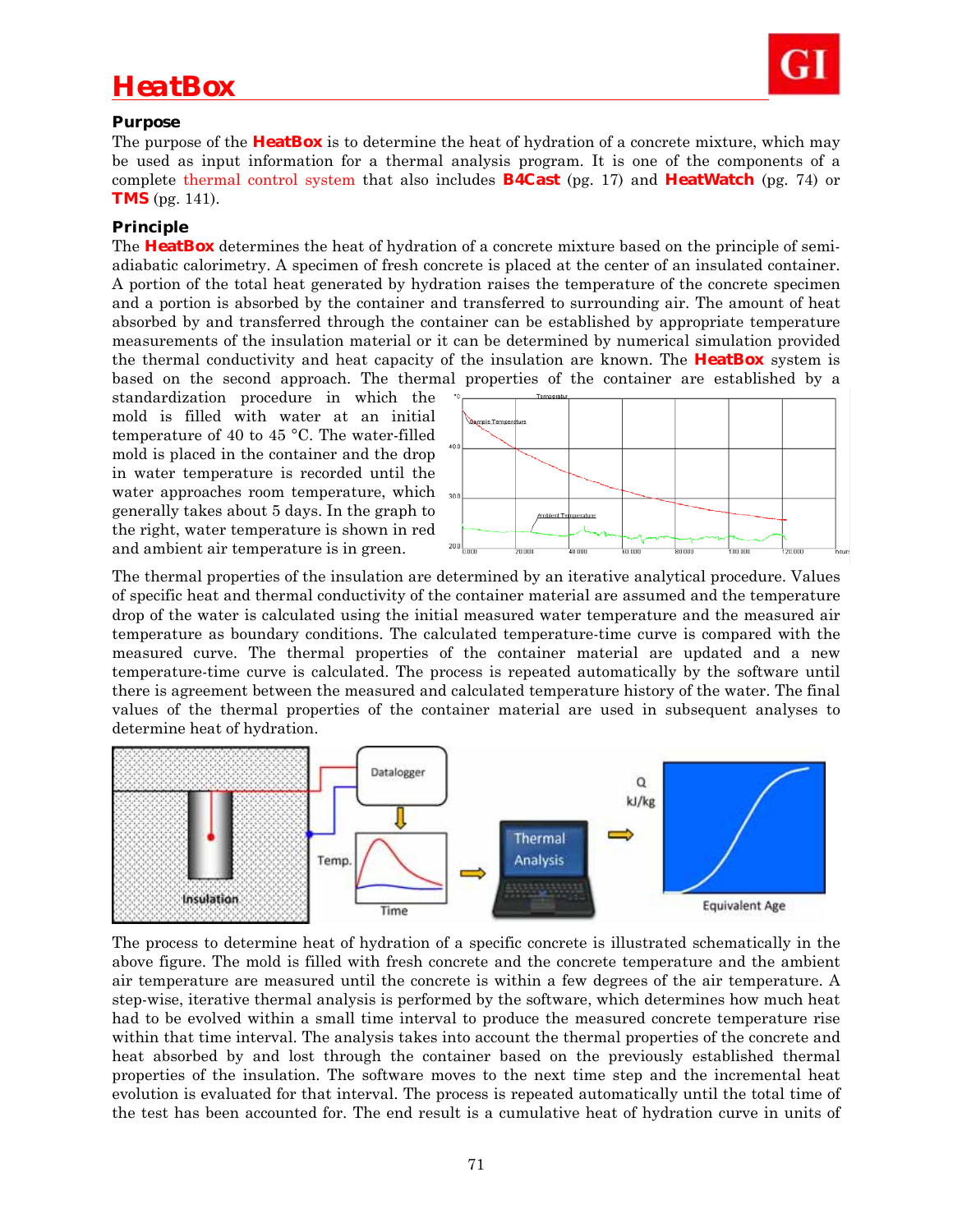*HeatBox*

kJ/kg of concrete. The time axis is converted to equivalent age using the Arrhenius maturity function based on the user-provided activation energy for the concrete mixture.

#### **Operation**

The **HeatBox** is a 600 x 600 x 600 mm insulated box with a central space for a 150 x 300 mm cylinder mold. The system includes a 2-channel datalogger and two temperature sensors to measure the concrete temperature and the ambient air temperature. Before starting the test, the datalogger is connected to a computer and configured for data acquisition. The concrete mold is filled with fresh concrete and the mass of the concrete is determined. The mold is covered with a lid, a sensor in inserted into the specimen using an expendable brass tube, and the datalogger is activated. The mold is placed in the container and the **HeatBox** is closed. Temperature data are recorded until the concrete temperature falls to within 5 °C of the air temperature.

After temperature measurements are completed, the **HeatBox**  software is started on the computer. The button "Calculate Heat of Hydration" is clicked, and the user copies the temperature data from the datalogger to the computer. Next, the cementitious

material content, density, heat capacity, thermal conductivity, and activation energy for the concrete and the specimen mass are entered. The "Calculate Q" button is clicked, and the **HeatBox** program begins the iterative analysis to determine the total heat of hydration as a function of the concrete maturity.

When the calculations are completed, the recorded

temperature data and the calculated heat of hydration curve for the concrete are displayed. The points that comprise the heat of hydration curve can be stored in a text file, which can be used as input for subsequent thermal analysis of a structure made with that concrete.



*Computer display showing the measured data and the calculated heat of hydration as a function of equivalent age (maturity).* 



| <b>Wew Calibration</b> | View Heat of Hydration      |
|------------------------|-----------------------------|
| <b>Ru-calbrate</b>     | Calculate Heat of Hydration |
| Settings               | Exit                        |